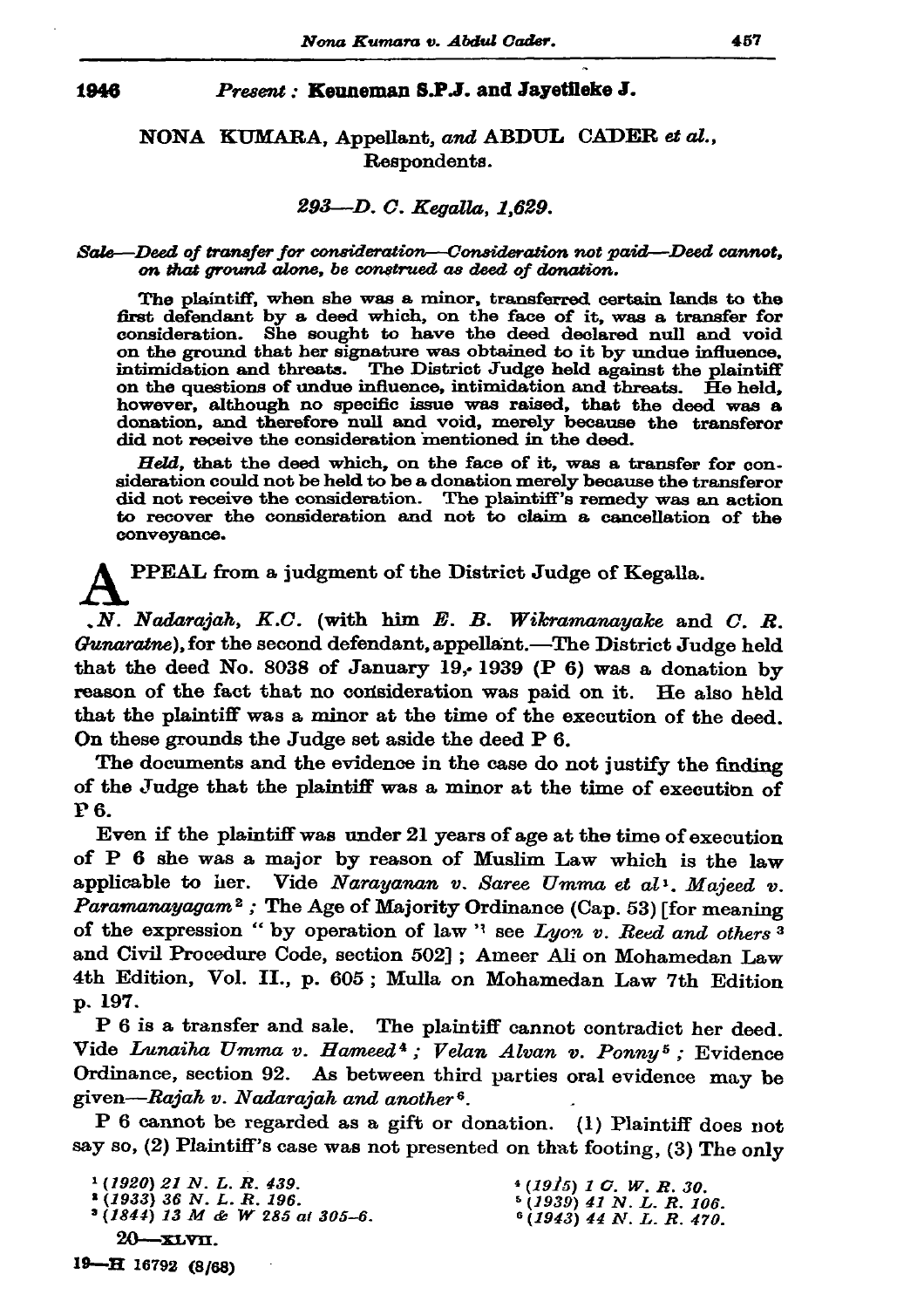ground on which deed P 6 was held to be a donation was the failure of consideration. For a donation animus donandi must clearly be proved. See Meyer and others v. Rudolph's Executors'; Maung Koin and another  $v.$  Ma Shave La and others<sup>2</sup>. Failure of consideration does not give rise to a claim for cancellation of the deed but only to claim to sue for the unpaid consideration. See Jayawardane v. Amerasekera<sup>3</sup> : Mohamedu v. Hassim<sup>4</sup>; Wessells: Law of Contract 1937 Edition. Vol. II.. paras. 4875 and 4880; Berwick: Voet 19.1.21. p. 184.

In Gunasekera Hamine v. Don Baron<sup>5</sup> it has been held that a minor's donation is void and cannot be ratified. But that position seems to have been considerably modified in later cases. See Silva v. Mohamadu<sup>6</sup>: Ahamadu Lebbe v. Amina Umma<sup>7</sup>; Shorter and Co. v. Mohamed<sup>8</sup>; Breutenback v. Frankel<sup>9</sup>. The position seems to be that donation and suretyship are the only void contracts and all other contracts voidable only.

Even a void contract can be subsequently ratified. See Krause: Voet  $39.5.9, p. 21$ ; Sande on Restraints, p. 44, sections 88 and 90; Wessels: Law of Contract 1937 ed. Vol. I., p. 286, para. 851.

The Judge has held that P 6 has been ratified and that finding is correct.

L. A. Rajapakse, K.C. (with him M. I. M. Haniffa and M. Abdulla). for the plaintiff, respondent.—If the deed No. 8038 (P 6) is void it cannot be subsequently ratified. See Gunasekera Hamine v. Don Baron (supra). Where a deed is a nullity no title can pass on the deed, but for greater security restitutio in integrun was applied for by experienced lawyers. See definition of "Void " and "Voidable " in Wille's South African Law Dictionary; Wilken v. Kohler<sup>10</sup>; Harrismith Board of Executors v. Odendaal<sup>11</sup>. See also Anson on Contracts, 17th Edition, p. 10.

 $\lambda$  (JAYETILEKE J.—Voet says even a donation by a minor to his guardian can be ratified.]

Gunasekera Hamine v. Don Baron (supra) is still good law and is an authority for the proposition that such a contract cannot be ratified.

See also Wessels: Law of Contract, Vol. I., pp. 8 and 9. (1937 ed.)

Deed P 6 purports to be a transfer. It does not matter what the transaction is called; the whole of the surrounding circumstances must be looked into to find out the true nature of the transaction. See Rajah v. Nadarajah<sup>12</sup>; de Silva v. de Silva<sup>13</sup>. Thus facts which show that the transaction is not a sale may be proved.

Only the lease to Cooniee Moosa can be relied on to prove ratification, but a close examination shows that that deed does not ratify P 6 at all. Attestation by a witness of a signature does not mean anything more than that the signature is correct. See Banga Chandra Dhur Biawas v. Jagat Kishore Acharjya Chowdhuri<sup>14</sup>. The learned Judge is clearly wrong in holding that deed No. 8038 (P 6) has been ratified.

| <sup>3</sup> S.A.L.R. (1918) A D 70 at 76 and 78. | $^{\circ}$ (1937)             |
|---------------------------------------------------|-------------------------------|
| $2 L. R. (1917)$ Indian Appeals 236 at 242.       | $^{\circ}S. A. I$             |
| $3(1912)$ 15 N, L, R, 280 at 282.                 | $^{10} S. A.$                 |
| $(1913)$ 16 N, L, R, 368.                         | $\mathbf{H} \mathbf{S}$ , A., |
| $5(1902)$ 5 N, L, R, 273.                         | 12(1943)                      |
| $(1916)$ 19 N. L. R. 427.                         | 13(1937)                      |
| $7(1928)$ 29 N.I.R. 449.                          | 14(1917)                      |
|                                                   |                               |

39 N.L.R.113.  $L. R. (1913) A. D. 390.$ L. R. 1913 **A**. D. 135 at 141.<br>L. R. 1923 A. D. 530 at 534. 44 N.L.R. 470 at 475. 39 N.L.R. 169 at 171. I. L. R. 44 Cal. 186 at 187.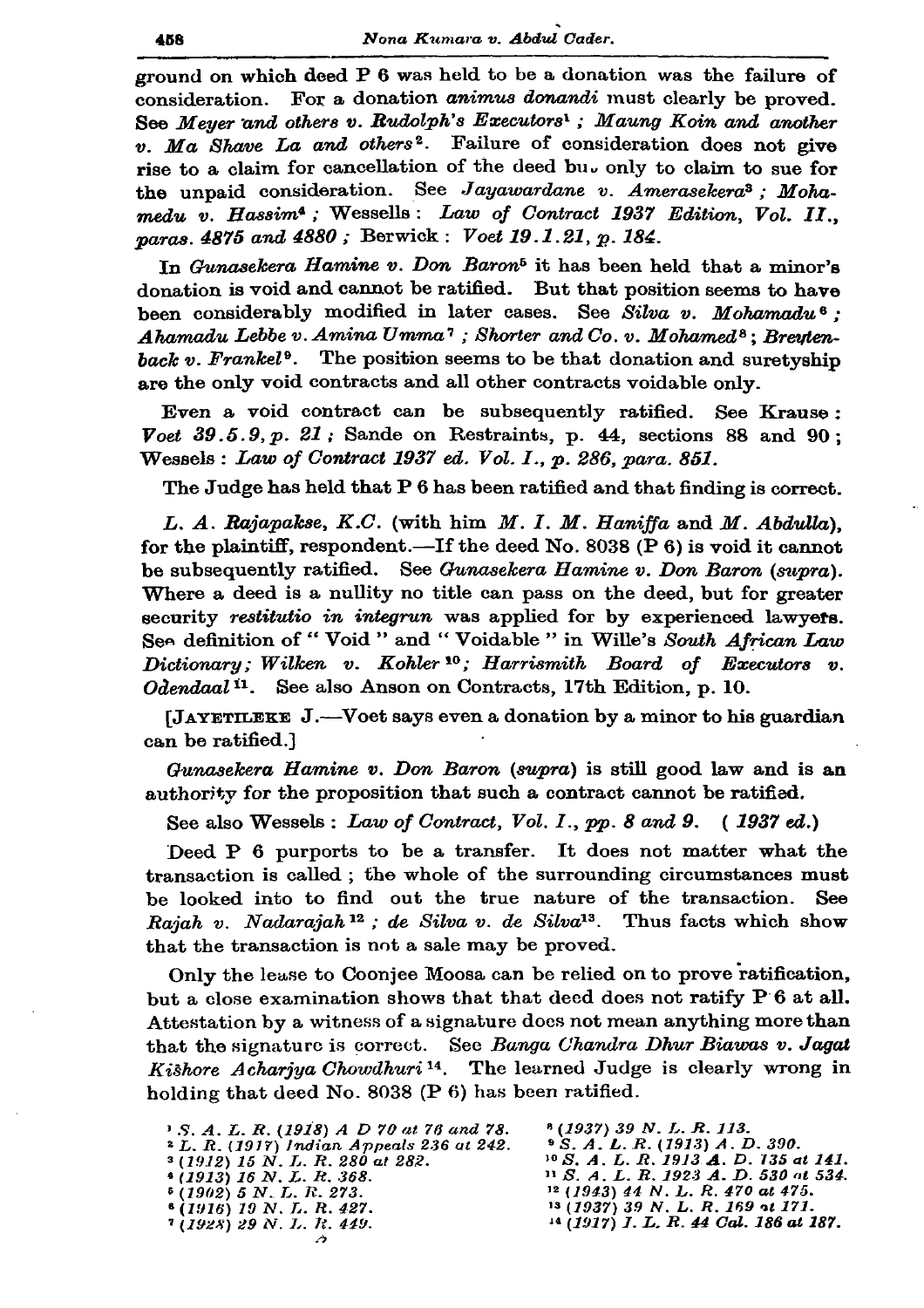N. Nadarajah, K.C., in reply.—A deed must be construed from the document itself. See Perera v. Fernando<sup>1</sup>: Adaicappa Chetty v. Caruppen Chetty<sup>2</sup>; Lunaiha Umma v. Hameed<sup>3</sup>.

# October 10, 1946. JAYETLEKE J.-

The parties to this action are Muslims. The first defendant was married to the plaintiff on November 16, 1933, and it is alleged that he was married to the second defendant on Febuary 7, 1939. The first defendant was at the date of his marriage with the plaintiff entitled to the land which forms the subject matter of this action and to several other lands. In or about the year 1936 he got into financial difficulties and the plaintiff's father paid his debts and got him to transfer all his lands to the plaintiff by deed No. 5045 dated September 11, 1936, attested by G. C. Molligode, Notary Public (P 5). By deed No. 8038 dated January 19, 1939, attested by G. C. Molligodde, Notary Public (P 6) the plaintiff retransferred all the lands to the first defendant. P 6 is on the face of it an out and out transfer in consideration of a sum of Rs. 20,000 paid by the first defendant to the plaintiff. The notary's attestation shows that the consideration was not paid in his presence but was acknowledged to have been received by the plaintiff. By deed No. 2795 dated February 17, 1939, attested by M. S. Akbar, Notary Public (2 D 18) the first defendant gifted the land which forms the subject matter of this action to the second defendant in consideration of marriage and of love and affection. In this action the plaintiff sought to have P 6 declared null and void and to have the second defendant ejected from the land described in the plaint on the ground that her signature was obtained to it by the first defendant by undue influence, intimidation and threats.

The learned District Judge held in favour of the plaintiff on the question of minority and against her on the questions of undue influence, intimidation and threats. He also held that the plaintiff did not receive the consideration mentioned in P 6. We see no reason to differ from any of these conclusions. The learned District Judge, however, declared P 6 to be null and void on the ground that it was a donation. At the argument before us Mr. Nadarajah contended that the learned District Judge was not justified in holding that P 6 was a donation in the absence of an issue and, particularly, in the absence of any evidence on the point. He further contended that even if the finding can be supported the evidence shows that P 6 was ratified by the plaintiff after she attained majority. An examination of the plaint, which was amended on three occasions, shows that no suggestion was made at any time of an original gift. Indeed the plaintiff did not in her evidence pretend that P 6 was a gift by her to her husband. It may be that the question was not raised in view of the provisions of section 92 of the Evidence Ordinance (Chapter 11).

However that may be, the plaintiff must stand or fall on the issues raised at the trial. The plaintiff's remedy is an action to recover the consideration from the first defendant and not to claim a cancellation of the conveyance. (Vide Mohamadu v. Hussim<sup>4</sup>). We do not think

 $1(1914)$  17 N.L.R. 486.  $(1921)$  22 N.L.R. 417.  $3(1915)$  1 C. W. R. 30.  $(1913)$  16 N. L. R. 368.